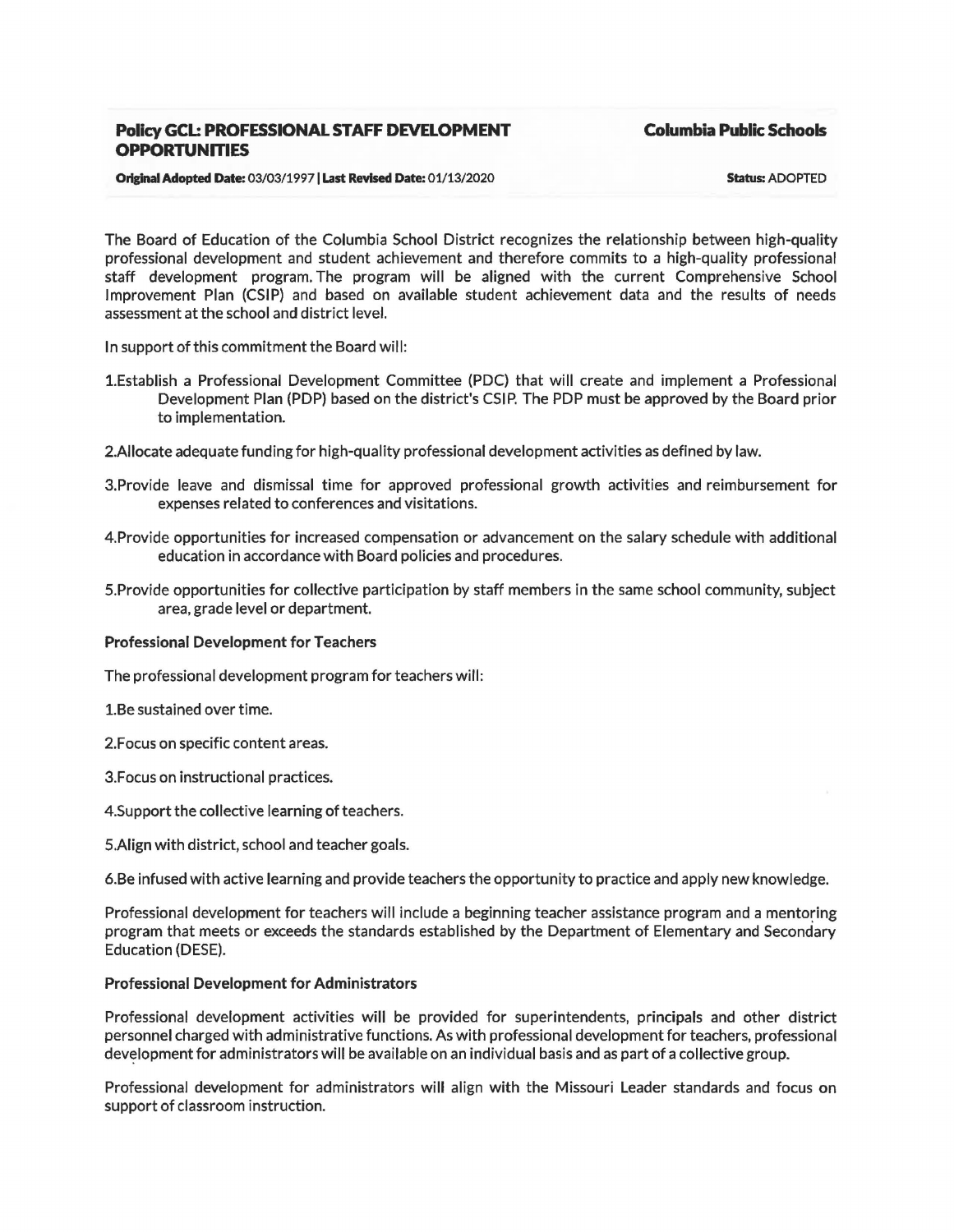Administrators will participate in a formalized district mentoring program.

### Program Evaluation

The PDC will conduct an annual evaluation of the professional development program to determine whether professional development is aligned with the district's CSIP and identified instructional priorities. To the extent possible, the evaluation will determine the effect of the professional development program on student achievement as measured by assessments of student mastery of grade-level expectations.

#### Professional Development for Certification

Many certificated employees are required by state law to continue their professional development to maintain their certificates. The state-required professional development may include completion of additional college credit hours, district-provided or district-recognized professional development, and other training acceptable to DESE.In addition, the following activities will qualify for professional development hours for the purposes of maintaining a certificate in accordance with law:

- 1.The district may supervise a teacher in a local business externship for professional development hours. The externship must provide the teacher practical experience at a business in the local community in which the teacher is employed through observation and interaction with employers and employees who are working on issues related to subjects taught by the teacher (§168.024, RSMo.).
- 2.District-offered training on dyslexia and related disorders will count for up to two hours of professional development (§167.950, RSMo.).

\*\*\*\*\*\*

Note: The reader is encouraged to check the index located at the beginning of this section tor other pertinent policies and to review administrative procedures and/or forms for related information.

Policy Reference Disclaimer: These references are not intended to be part of the policy itself, nor do they indicate the basis or authority for the board to enact this policy. Instead, they are provided as additional resources for those interested in the subject matter of the policy.

| <b>State Reference</b>  | <b>Description</b>      |
|-------------------------|-------------------------|
| §160.530, RSMo.         | <b>State Statute</b>    |
| §163.021. RSMo.         | <b>State Statute</b>    |
| §167.950, RSMo.         | <b>STATE STATUTE</b>    |
| §168.021, RSMo.         | <b>State Statute</b>    |
| §168.023, RSMo.         | <b>State Statute</b>    |
| §168.024. RSMo.         | <b>State Statute</b>    |
| §168.400, RSMo          | <b>State Statute</b>    |
| 5 C.S.R.20-400.380      | <b>State Regulation</b> |
|                         |                         |
| <b>Policy Reference</b> | <b>Description</b>      |